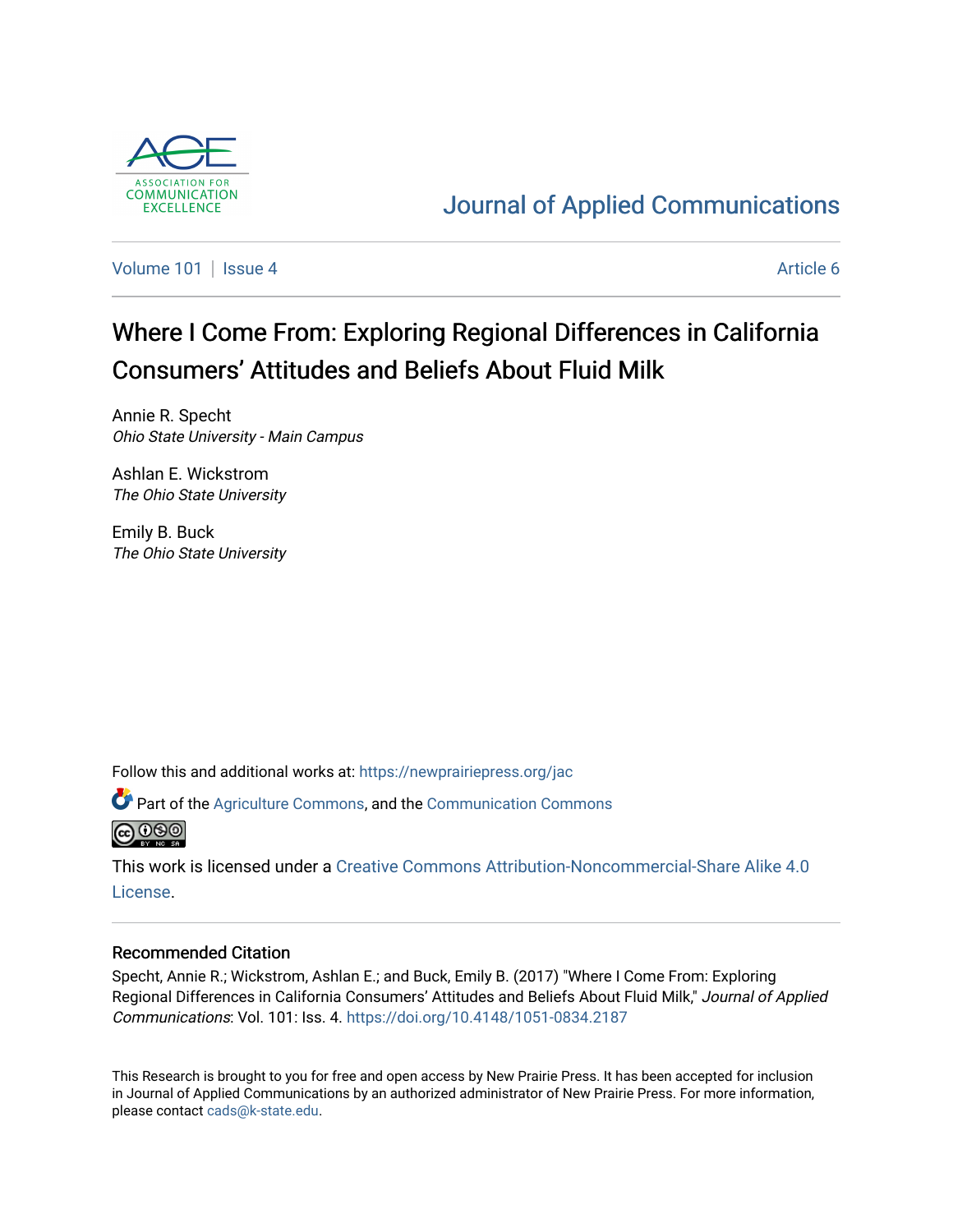# Where I Come From: Exploring Regional Differences in California Consumers' Attitudes and Beliefs About Fluid Milk

# Abstract

Guided by the theory of reasoned action and social cognitive theory, this study was conducted to better understand how decisions to purchase organic or conventional milk are influenced by norms and attitudes established via human interactions and how those norms and attitudes vary by geographic region. An online Qualtrics survey was used to gain insight into behaviors, attitudes, and interactions of 308 milk consumers in various geographical regions of [State]. The findings indicate that urban, suburban, and rural consumers differ in some ways in their interactions related to milk information, as well as their perceptions of organic versus conventional milk. Based on the findings of the study, differences in personal networks and exposure to certain messaging in varying regions might perpetuate a more positive, confident, and informed view of organic or conventional milk products in some areas more so than others. The researchers recommend using the results of the study to tailor messages to the specific information needs of consumers in urban, suburban, and rural regions of [State].

# Keywords

Theory of planned behavior, social cognitive theory, dairy, marketing, networks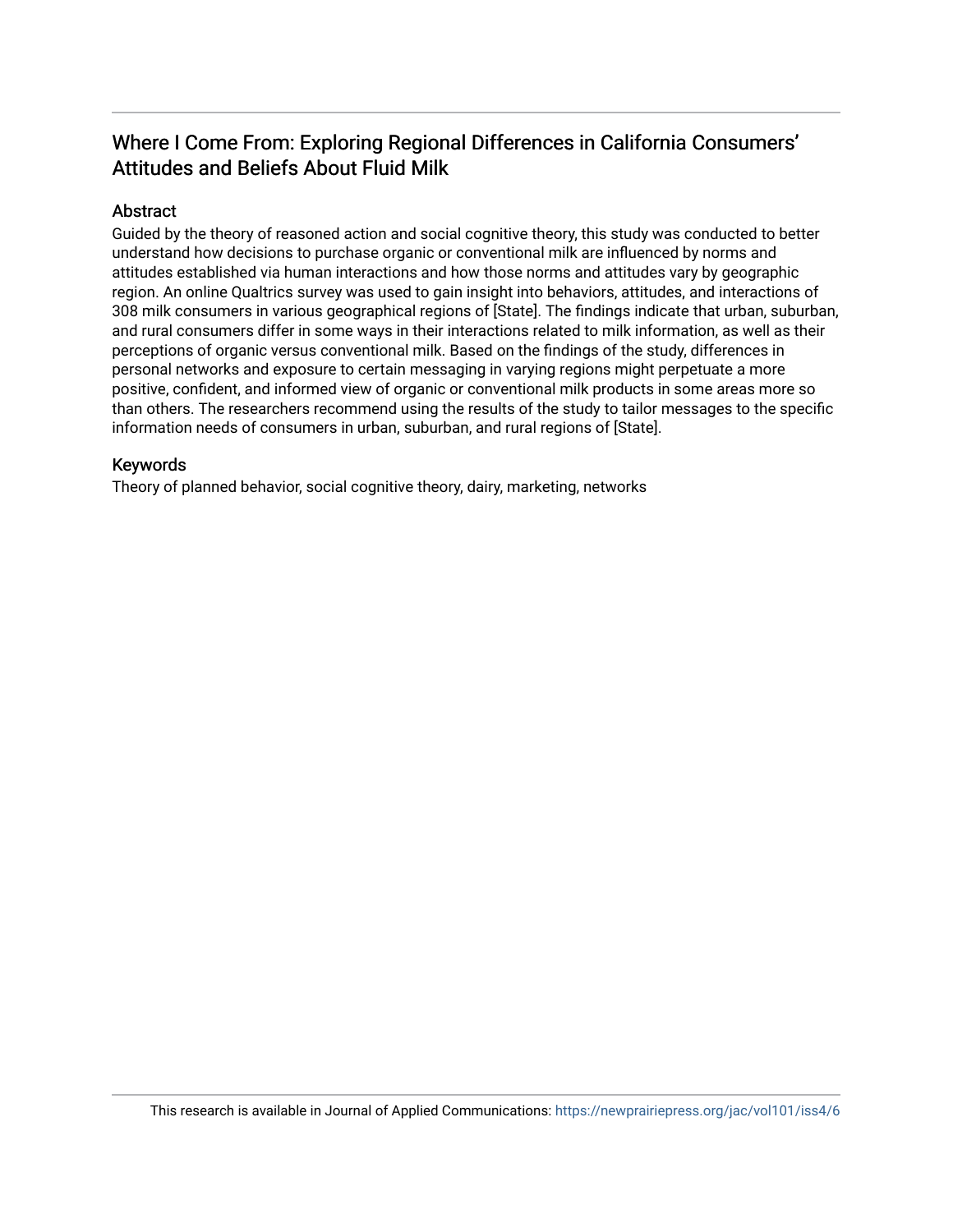### **Where I Come From: Exploring Regional Differences in California Consumers' Attitudes and Beliefs About Fluid Milk**

As a state responsible for the production of hundreds of different crop varieties, California can be seen as a mecca for agriculture. Despite recent years marked by drought conditions in the reservoir-dependent Central Valley, the state's Mediterranean-type climate continues to deliver high-volume produce and income for the state. According to *Los Angeles Times* writers Karen Ross and Daniel Sumner (2015), "many of the most healthful and desirable foods and beverages grow on California farms and ranches. California, after all, helped start the farm-to-plate movement, and it's not an exaggeration to say that agriculture is tied to the state's identity from harvest (Cesar Chavez) to table (Alice Waters)" (p. 9). Californians' pride in their food can be seen in the prevalence of TV advertising focused on food and beverages sourced from the state. Blue Diamond Almond Growers is one company that has recently capitalized on high consumer demand by aggressively marketing their products through high-profile venues like the Rio de Janeiro Summer Olympics (Kasler, Reese, & Sabalow, 2016).

Perhaps the most widely known agricultural campaign in California, however, is a product of the California Milk Advisory Board (CMAB) and their 'happy' dairy cows. "The Happy Cows advertising campaign has enjoyed unprecedented success in the realm of dairy commodity marketing, but its content has proved controversial" (Specht, 2010, p.88). Many criticized their pastoral portrayal of dairy cows as being unrepresentative of the modern ways dairy farms look and function in California. CMAB has since shifted to a producer-focused approach of getting to know California dairy families through documentaries and interviews, as well as a naturalingredient focus in their "Return to Real" commercials and content (Faw, 2015).

Another well-known advertising push came from the California Milk Processor Board and its "got milk?" campaign. "[Research] shows that 'got milk?' has become the most remembered tagline in beverage history, outstripping those of beer and soft drink companies" (Goodby, 2013, p. 9). This decades-long presence of television campaigns and print advertising, especially dairyrelated, is important to consider when studying consumers in the state of California. Dairy commodity advertising has not only become part of the state's television zeitgeist, but these campaigns have also garnered national and international attention.

### **Purpose and Research Questions**

By better understanding the ways in which individuals receive and conceptualize messages, researchers may gain insight into the imagery, values, and product traits that resonate with consumers and through which channels they receive information about dairy products. Knowing how and where attitudes are formed is key to learning to capture and influence consumers in a way that could be used in milk marketing. Studying individuals in varying geographic areas may also provide a look at how consumers come to make decisions about organic milk products versus conventionally produced milk.

The purpose of this study was to investigate how real-world interactions and contextual factors may lead to purchasing decisions within the realm of milk products. To gain a deeper understanding of why individuals purchase certain types of milk, agricultural communication researchers must learn how the attitudes and beliefs that influence their behavior are formed. This study was guided by two research questions: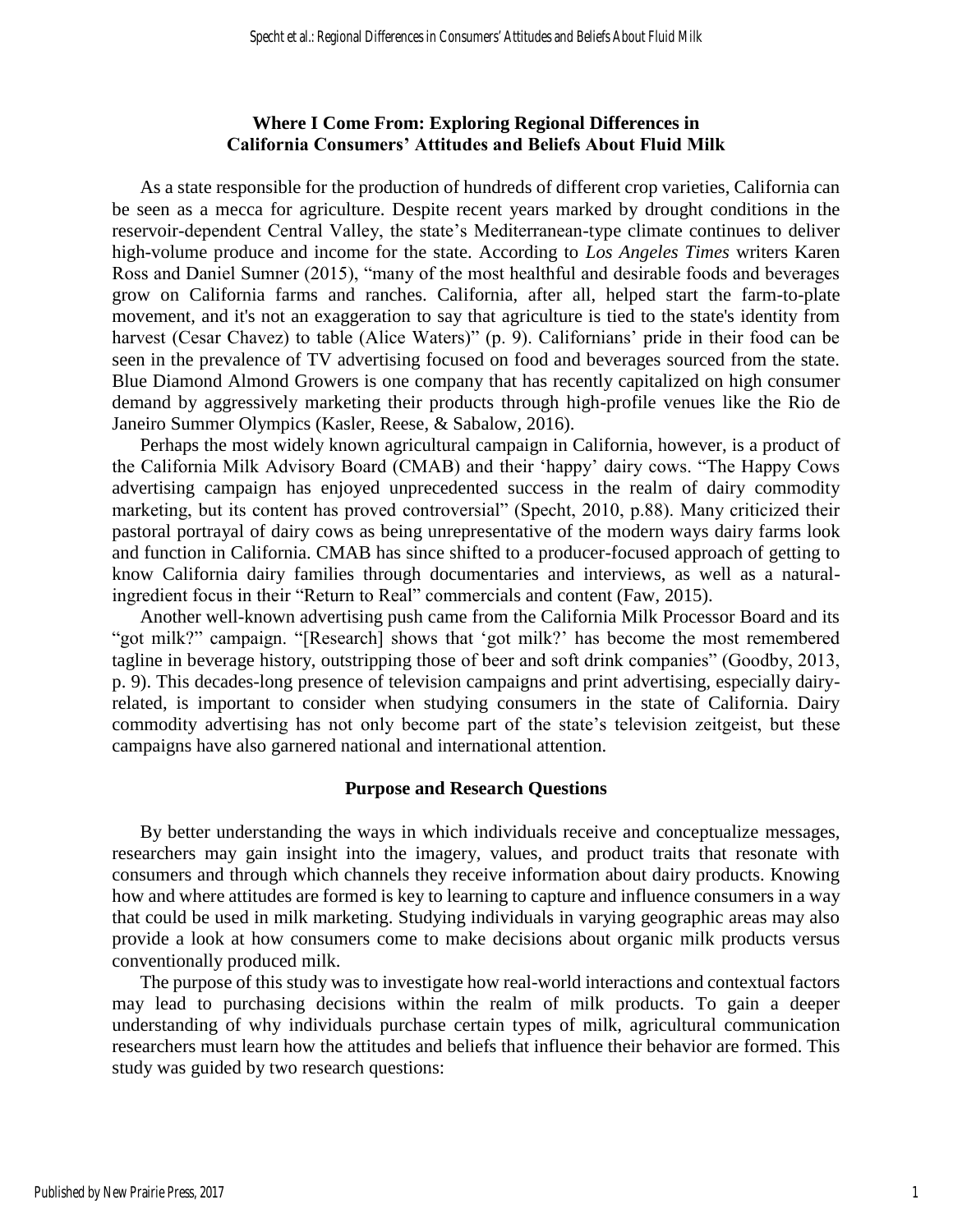- RQ1: To which interpersonal channels and influencers do organic and conventional milk consumers primarily refer to acquire information about milk products?
- RQ2: How do consumers in different geographic areas of California compare in their perceptions of organic versus conventional milk?

### **Review of Literature**

To address the above research questions, the researchers relied on a theoretical framework that consists of the theory of reasoned action (TRA) and social cognitive theory (SCT).

### **Theory of Reasoned Action**

The theory of reasoned action, rooted in the psychology of human behavior, can be applied to marketing strategy and consumer behavior in the realm of food campaigns, grocery-store advertising, and brand promotion. The theory poses the basic assumption that behavior results from conscious deliberation. TRA defines attitude formation as a process in which the individual's belief system becomes associated with certain behaviors and encourages him or her to favor these certain behaviors over time (Yzer, 2013). TRA can be used to assess the ways in which attitudes toward certain food types develop and how these attitudes will likely influence consumers' intention to purchase or avoid certain products. Previous studies have investigated attitude formation toward food options marketed as sustainable: For example, Vermier and Verbeke (2006) found that a consumer's generally positive interest in, and attitude toward, sustainable products led to a greater intention to buy these foods.

TRA also details the role that intention and norms play in the interaction between attitude and behavior. Intention is the desire of an individual to engage in a specific behavior, so if there is a high level of intention, the likelihood of performing the behavior is high as well. As explained by Fishbein and Ajzen (1975), intentions seemed to be the most reliable indicator of volitional behavior, based on the attitudes and norms toward performing the behavior. Norms influence behavior because they define what others might think about one's actions and how that behavior might appear to others. Lee (2011) found that norms and beliefs developed through peer influence were the greatest predictors of "green," or environmentally-friendly, purchasing. Based on Lee's findings, scholars may assume that consumers who go to the store needing milk are more likely to buy organic milk if they strongly intend to buy an organic variety when they walk into the store and they believe that those in their social circle would see this decision as an acceptable or positive behavior.

The theory of reasoned action addresses the ways in which attitude and subjective norms can influence behavior, but it asserts that these two influences are separate from each other. Hale et al. (2002) suggested that norms' and beliefs' influence on behavior are correlated. Both may have an effect, and because a person's beliefs shape both norms and attitudes, these are likely to coincide. This also leads to one of the drawbacks of the theory of reasoned action: Norms are difficult to measure and therefore predicting their influence can be difficult.

### **Social Cognitive Theory**

The ways in which an individual's social environment affects his or her decision-making played a large role in this study. Social cognitive theory connects external events or people to the ways in which those external factors influence an individual's perceptions of, and motivation to perform, certain behaviors. Albert Bandura, the seminal researcher in his field, identified a number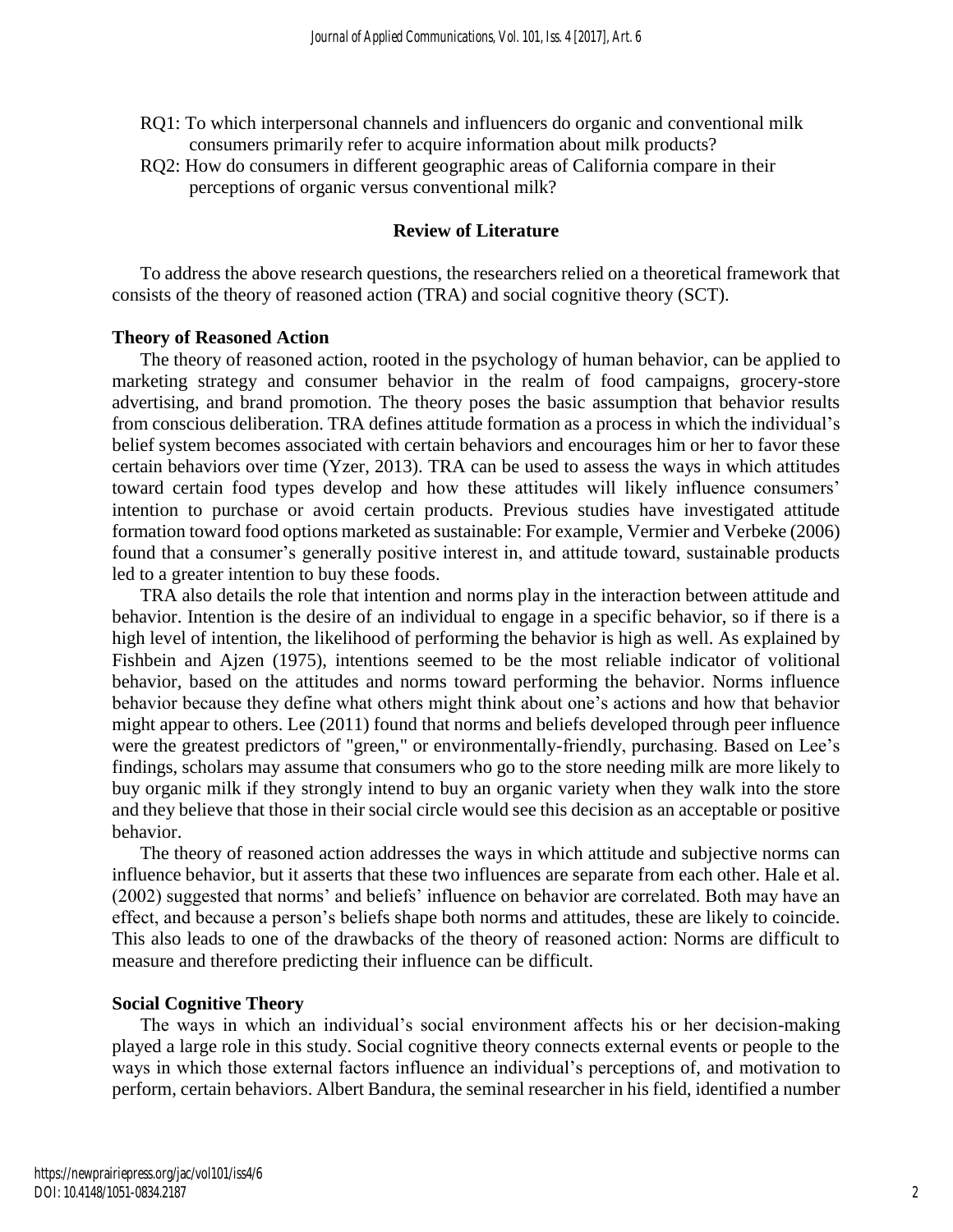of factors that contribute to social cognition, including *self-efficacy*, *social support*, *outcome expectations*, and *self-regulation* (Anderson, Winett, & Wojcik, 2007). Some factors are intrinsic and internal, while others, like *social support*, deal with external influences on beliefs and behaviors.

In his work on SCT, Bandura (2001) outlined a set of subfunctions, or steps, an individual completes before ultimately performing a certain behavior. In the first subfunction, *attentional processes*, an individual observes behaviors or acquires information from sources like the media and personal networks. For example, consumers interested in organic food products may seek out information from websites, blogs, or social media, or they may question their peers about their beliefs and behaviors related to food purchasing decisions. These outlets may influence individuals' attitudes and behaviors as they are exposed to posts, discussions, and promotional information. In the second subfunction, *retention processes*, this environmental reinforcement would be translated into memory codes (Bandura, 2001). If the users and networks that consumers associate with encourage and promote the superiority of a certain production practice, individuals may eventually internalize this belief. In the third subfunction of the theory, *production processes*, these memory codes lead to actions that support these codes (Bandura, 2001). This assumes that, after observing attitudes and behaviors within their networks, consumers will establish and perform the same behaviors (for instance, buying organic instead of conventionally produced milk).

Anderson, Winett, and Wojcik's (2007) study of healthy eating behaviors among adult consumers in Virginia support the notion that social factors like family support increase the likelihood of individuals to engage in certain behaviors. "Family social support made an important total contribution to participants' healthier nutrition; participants perceiving family members making attempts at healthier eating had lower levels of fat…and higher levels of fiber …and fruits and vegetables... in their food purchases and intake" compared to study participants who did not have health-positive behaviors to model (p. 309).

Together, TRA and SCT provide a solid theoretical base for studying the effects of social influences on consumers' attitudes and behavior. In this study, the researchers investigated how specific external forces—including interpersonal networks and the geographic area in which consumers reside—sway beliefs and decision-making with regard to fluid milk.

### **Methods**

### **Instrumentation**

An online survey was used to collect personal accounts of California residents' social interactions related to milk products and to investigate their knowledge, attitudes, and beliefs related to fluid milk production and purchasing. (As this study was part of a broader investigation of California consumers' milk-purchasing decision-making, the researchers will describe instrumentation, results, and conclusions for only the research questions addressed in this report.) In the researcher-created instrument, the first block of questions inquired about the demographics and education level of both the participants and individuals in their peer groups and social networks. Multiple-choice questions included "Would you say individuals in your social circle generally share similar views, opinions, beliefs, etc.?" and "How would you describe the neighborhood/area you *currently* live in?" Participants were also asked to discuss, in narrative form, where they come across or actively seek out information about milk products and production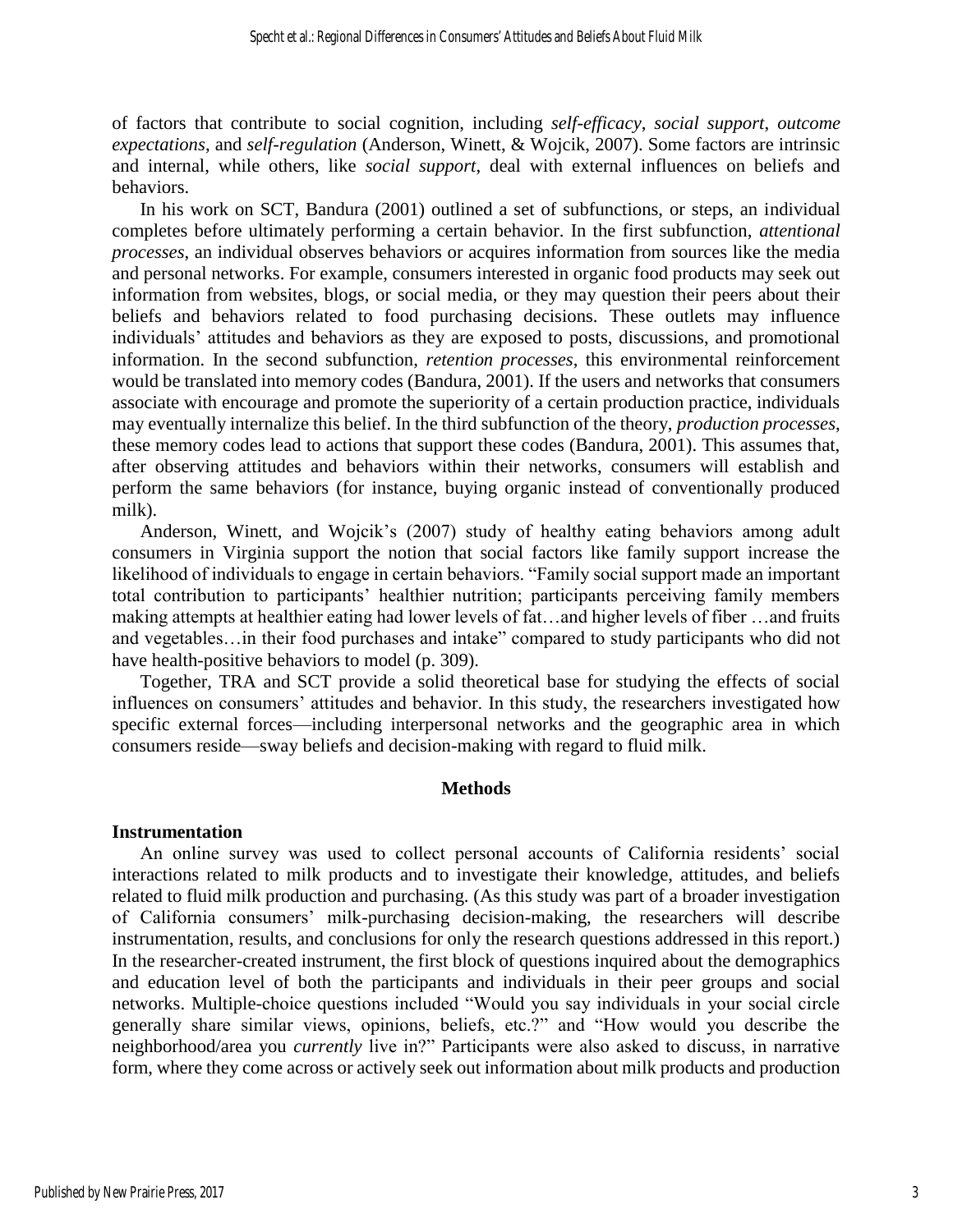practices. The open-ended responses were broken out into categories of types of sources and analyzed for frequency.

Part of the survey instrument was used to gather information regarding individuals' existing knowledge of and exposure to information about milk production, while another section recorded participants' perceptions of milk production. Participants were asked to describe their knowledge of milk products and dairy farming on a scale of "a great deal" to "none at all." They were similarly asked about their level of concern with dairy production standards, nutritious values, and safety on a scale of "extremely" to "not at all." The survey concluded with a section related to individuals' actual milk purchasing preferences and behaviors.

### **Data Collection and Analysis**

A sample of 308 survey participants was generated by a team from Qualtrics, a survey design and delivery platform. The survey was distributed to individuals throughout the state of California, and responses were sorted by geographic area based on self-reported answers about where they currently live (urban, suburban, or rural areas) until a quota of at least 100 completed responses was reached for each area. California was chosen because of its large agricultural presence coupled with densely populated urban areas along the coast. The researchers believed California would offer a unique array of perspectives and experiences between different geographic areas.

The survey was not stratified for a certain age range or gender makeup; the only parameters provided were residence in California and for geographic area within the state. Qualtrics handled the contact and collection process as participants completed and submitted the survey. Following Qualtrics procedures, only completed and usable responses  $(n = 308)$  were turned over to the research team at the end of the collection period. The survey instrument was used to define the real-world and online social networks to which participants belong. The team also collected data on typical milk purchasing preferences and behavior, including the type of milk and frequency of purchasing milk. Other topics covered in the instrument include the amount of milk- and milkproduction-related discussion in real-world social networks and perceptions of different types of milk.

Quantitative data were downloaded in .csv format and analyzed in SPSS Statistics software. Frequencies were calculated for demographic data and scaled items, and analyses of variance (ANOVA) were generated to compare means for perception-related responses. A quantitative content analysis of short-answer responses was conducted to identify and categorize sources of milk-related information.

#### **Findings**

#### **Demographics and Purchasing Behaviors**

The final sample consisted of 308 completed and usable responses. The sample comprised approximately 100 respondents from each geographic area: 102 urban, 104 suburban, and 102 rural. Geographic area was self-reported by participants, and quotas for each area were met using these responses. This stratification was intended to make comparisons more statistically significant, though the resulting numbers are not representative of the distribution of Californians living in these areas. According to the 2010 U.S. Census, 95% of Californians live in urban areas, the highest of any state (Lambert, 2012). (Because the census only classifies areas as urban or rural, there is no data for suburban populations). The number of self-reported conventional-milk consumers in the survey  $(n = 222)$  was significantly larger than the number of organic consumers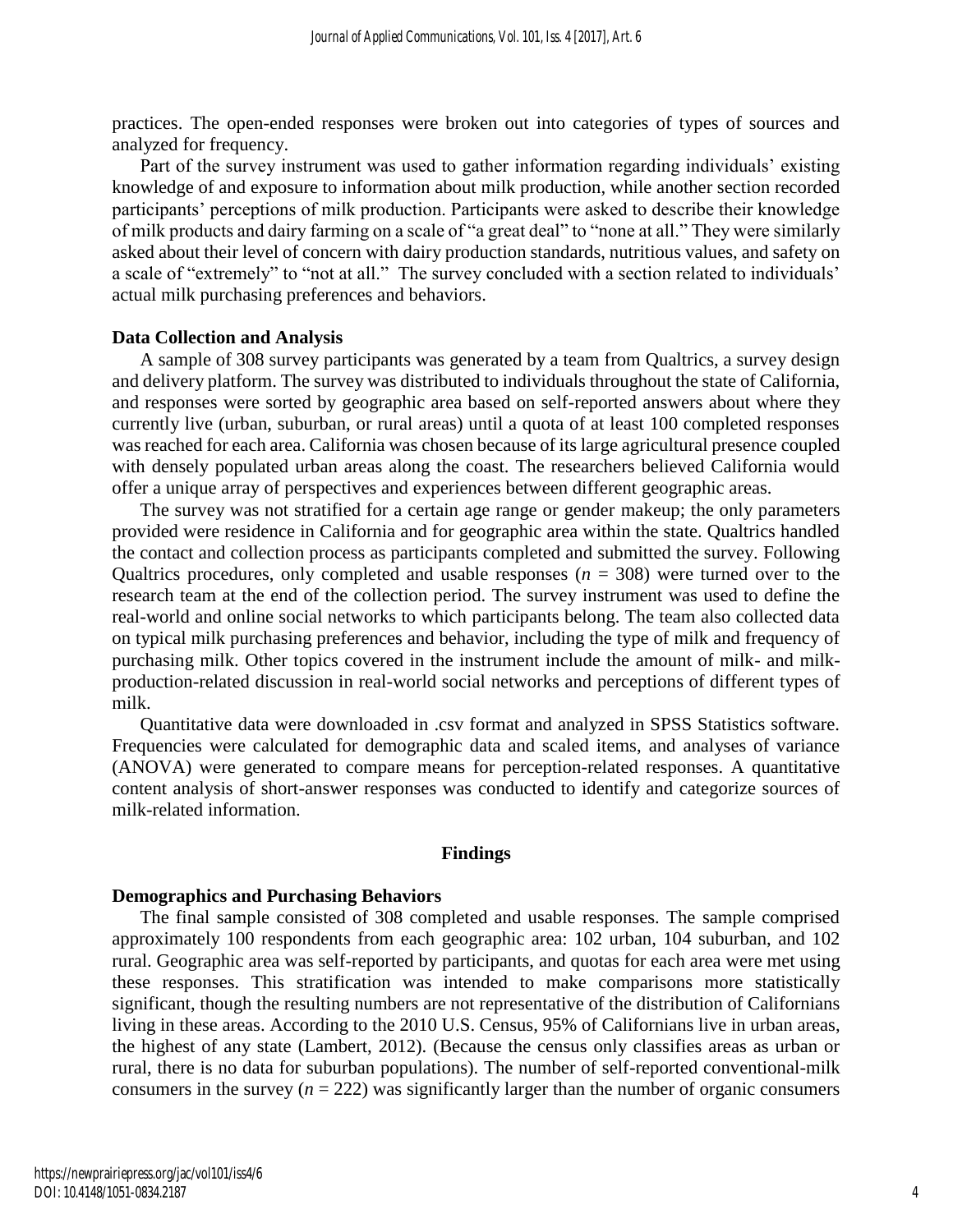(*n* = 76). While any comparisons between organic-milk and conventional-milk consumers cannot necessarily be extrapolated to a larger population, this does still offer some insight into the important differences between the two types of consumers.

Thirty-five percent of respondents were male  $(n = 108)$  and 65% were female  $(n = 200)$ , while actual state gender distribution is almost exactly equal (U.S. Census Bureau, 2015). The average age of participants was 43 years old with a standard deviation of 15 years; the average age in the state is 35.8 (U.S. Census Bureau, 2015). Less than 3% of respondents had less than a high school education; 20.1% were high school graduates; 28.8% had some college education; 9.7% had a twoyear degree; 26.3% received a four-year degree; and 12% had a graduate or professional degree. About a quarter of respondents ( $n = 72$ ) indicated that they prefer to purchase organic milk, 68.9%  $(n = 213)$  said they prefer to buy conventional milk, and 7.5%  $(n = 23)$  of the participants indicated that they purchase alternative products.

# **RQ1: Which Channels and Influencers, Both Online and Personal, Do Organic- and Conventional-Milk Consumers Primarily Use to Acquire Information Regarding Milk Products?**

**Sources of milk information.** The team compared respondents' active and incidental exposure to milk-related information sources (Table 1). Online information sources  $(n = 139)$ , such as Facebook, Google, or online news articles, were the most prevalent for individuals who actively sought information about fluid milk products. Other sources of information that were actively sought by respondents included the grocery store  $(n = 39)$ , television  $(n = 37)$ , and other people  $(n \leq 37)$  $= 32$ ).

Television was the information source most often reported as providing passive exposure to milk information ( $n = 131$ ), followed by online sources ( $n = 87$ ), grocery stores ( $n = 47$ ), and other people  $(n = 47)$ . Respondents reported finding information online via sites like Google, social media platforms, and health sites and blogs; in grocery stores, respondents found information on labels, in conversation with store personnel, and in advertisements. In the category "other people," respondents included family, friends, doctors, or teachers, while television sources included commercials and local news station coverage.

For both purposeful and incidental exposure, the overall least-reported sources of information were print media, including magazines and local and major-market newspapers, and individuals directly involved in agriculture.

Of the 308 survey participants, 76 reported that they prefer to buy organic milk and 222 prefer conventional milk; the remaining participants did not have a preference or reported that they choose to buy alternative products. Of the 76 organic purchasers, 40 (53%) said they purposefully seek out information about milk from online sources, and 11 (15%) said they seek out information from their local grocery stores and markets. When asked where they passively encounter information, however, 28 (37%) reported television, 23 (30%) reported online sources, and 14 (18%) reported print sources.

Among the 222 conventional-milk consumers, nearly half (45%; *n* = 99) reported that they sought out information from online sources, and less than 15% reported television  $(14\%; n = 32)$ , and other people (13%;  $n = 29$ ). As for where these conventional-milk consumers passively encounter information, respondents reported television (46%, *n* = 103), online sources (29%, *n* = 64), and other people (18%,  $n = 40$ ). Varying from the organic-milk consumers, a handful of conventional-milk consumers also cited their own personal experience with dairy farming as a source of information about milk products (3%).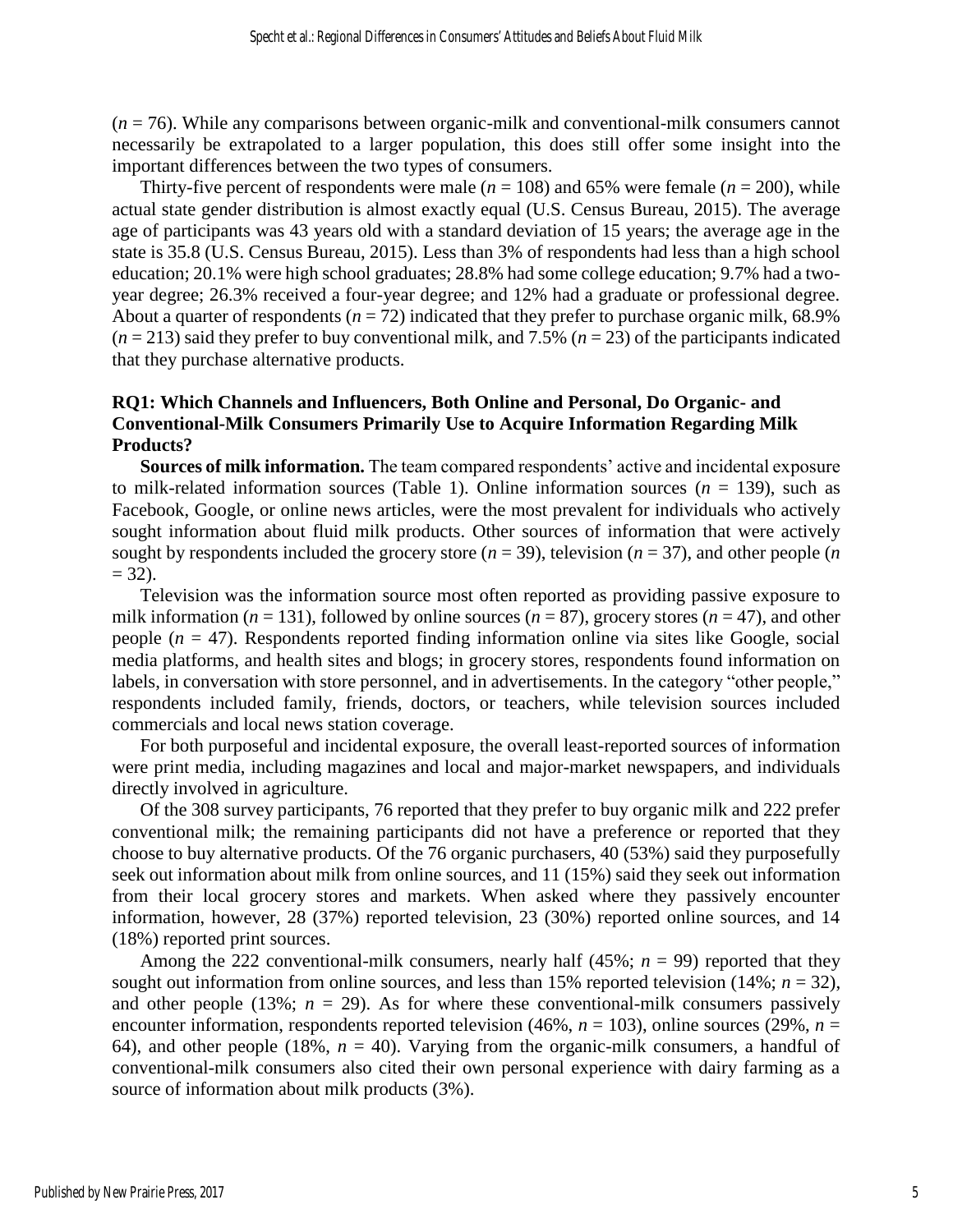### Table 1

| Source                       | Frequency of Active<br>Source Exposure | Frequency of Incidental<br>Source Exposure |  |
|------------------------------|----------------------------------------|--------------------------------------------|--|
| Online                       | 139                                    | 87                                         |  |
| Grocery store                | 39                                     | 47                                         |  |
| Television                   | 37                                     | 131                                        |  |
| Other people                 | 32                                     | 47                                         |  |
| Print sources                | 19                                     | 28                                         |  |
| Those working in agriculture |                                        | 15                                         |  |

*Comparison of Frequency of Active Versus Incidental Exposure to Fluid Milk-Related Information Sources*

**Interpersonal networks.** To gain a clearer picture of the interactions and relationships between individuals and their social environment, respondents were asked a series of short-answer questions about their real-world social networks. Participants were first asked to discuss whether they consider themselves to be similar to or different from those in their social groups in terms of general beliefs, opinions, and values. They were then asked to expand on their answers as to why they feel this way. A majority (79%) of organic-milk consumers said they share similar views, opinions, and beliefs as others in their social circles. A similarly large portion of conventionalmilk consumers also said they share similar views, opinions, and beliefs as those in their social circles. For both groups, the similarities included political and religious beliefs, hobbies, and perspectives on parenting.

In the same format, participants were then asked about their backgrounds, families, education, and other characteristics as compared to their social groups. More than two-thirds (67%) of both organic- and conventional-milk consumers said they are generally of similar background, upbringing, and education level as others in their social circles. For similarities in upbringing and background, many common responses included community connections, familial values, education level, and socioeconomic status. The few disparities included embracing openmindedness and differences, race and religion, politics, or coming from a different area or part of the world.

Next, survey respondents were asked about the level of discussion about milk that occurs between themselves and their friends and family. On a scale of 1 to 5, with 1 being "always discussed" and 5 being "never discussed," organic-milk consumers were slightly more likely (3.21) than conventional-milk consumers (3.82) to discuss milk products with their friends. Discussion with family was slightly more frequent for both groups, with organic consumers averaging 3.04 and conventional consumers, 3.59.

# **RQ2: How Do Consumers in Different Geographic Areas of California Compare in Their Perceptions of Organic Versus Conventional Milk?**

Respondents were asked several Likert-type scaled questions to measure perceptions of milk products. Respondents were asked to indicate their level of self-perceived knowledge of milk products, concern with milk product standards, the perceived nutritious value of conventional milk,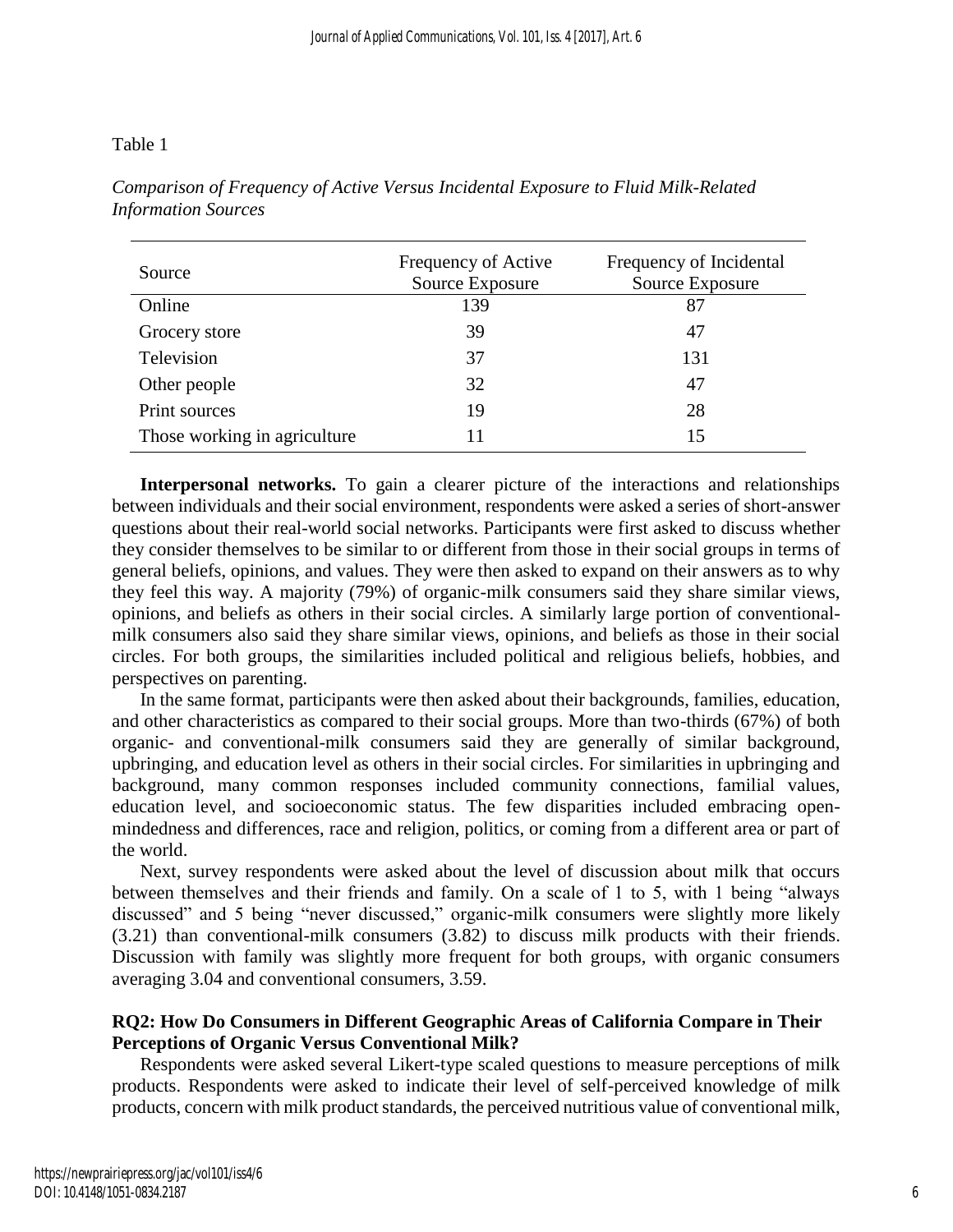the perceived nutritious value of organic milk, the perceived safety of conventional milk, and the perceived safety of organic milk. Respondents answered on a scale of 1 to 5, with 1 representing "a great deal/extremely" and 5 representing "none at all." Table 2 provides average perceptions by area.

# Table 2

# *Average Consumer Perceptions of Milk by Geographic Area*

| Variable                                        | Urban | Suburban | Rural |
|-------------------------------------------------|-------|----------|-------|
| Self-Perceived Milk Knowledge                   | 2.84  | 3.29     | 3.33  |
| <b>Overall Concern with Milk Products</b>       | 2.75  | 2.79     | 3.01  |
| Perceived Nutritious Value of Conventional Milk | 2.29  | 2.59     | 2.52  |
| Perceived Nutritious Value of Organic Milk      | 2.16  | 2.33     | 2.41  |
| Perceived Safety of Conventional Milk           | 2.23  | 2.57     | 2.53  |
| Perceived Safety of Organic Milk                | 2.01  | 2.25     | 2.44  |

NOTE: Means based on a scale of 1-5, 1 being a high level ("a great deal/extremely), 5 being a low level ("none at all").

A one-way analysis of variance (ANOVA) revealed no statistically significant differences between areas (urban, suburban, or rural) in three of the six categories: overall concern with milk products regardless of type, the perceived the nutritious value of conventional milk, and the perceived nutritious value of organic milk. There were, however, statistically significant differences between the geographical areas in three of the categories: self-perceived knowledge of milk products, perceived safety of conventional milk, and perceived safety of organic milk. With a level of significance set at .05, the between-group differences were identified using the Games-Howell post-hoc comparison.

The Games-Howell post-hoc comparison for perceived milk knowledge identified a significant difference between the urban consumers and suburban consumers at a .012 level of significance and between urban and rural consumers at a .004 level of significance. (Table 3 provides a detailed look at between-group differences and significance levels.) Urban respondents rated themselves significantly more knowledgeable about milk than their rural and suburban counterparts.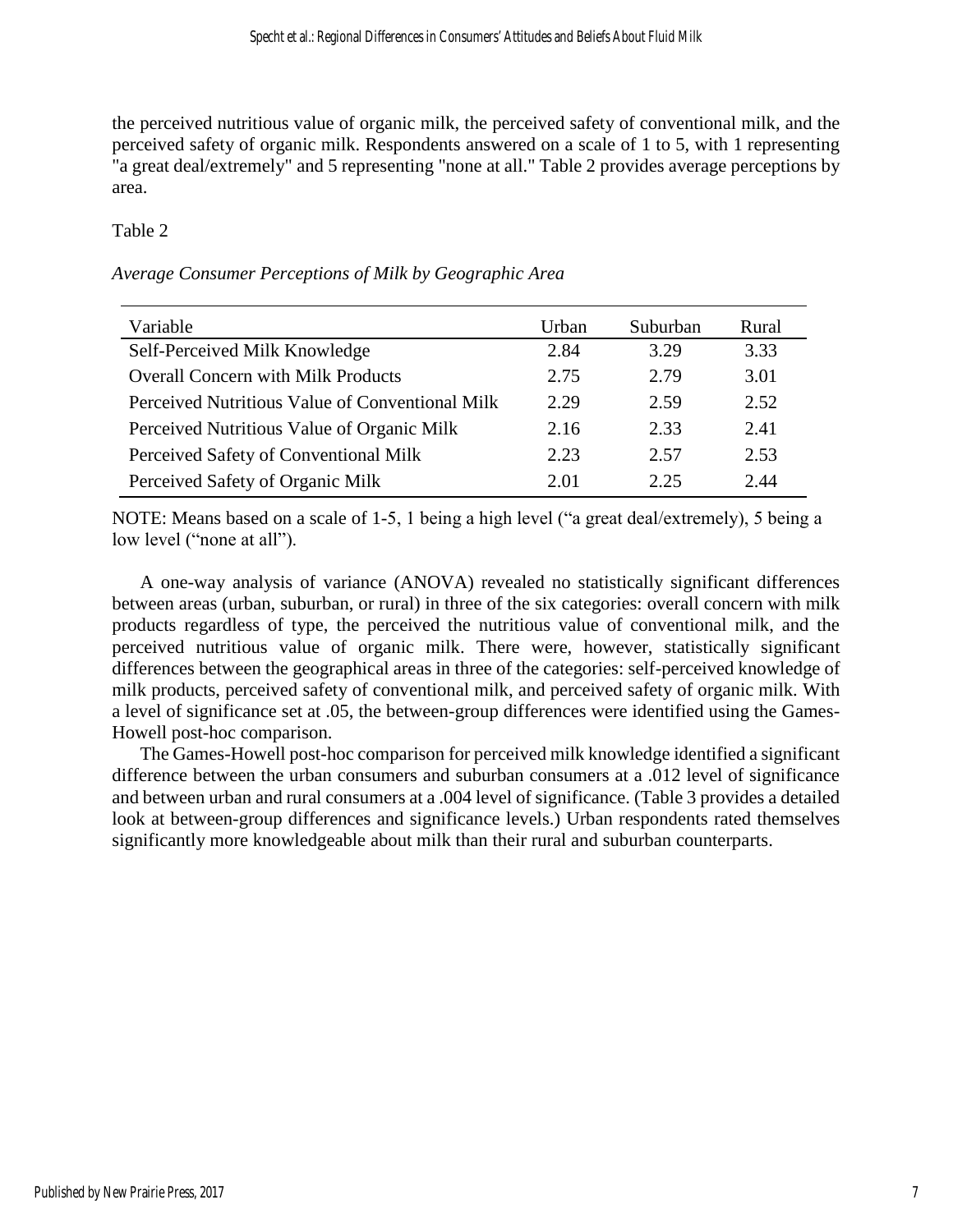# Table 3

| Current          | Current          | Mean Difference | Std. Error |      |
|------------------|------------------|-----------------|------------|------|
| Neighborhood (I) | Neighborhood (J) | $(I-J)$         |            | Sig. |
| Urban            | Suburban         | $-.45494*$      | .15777     | .012 |
|                  | Rural            | $-.49020*$      | .15140     | .004 |
| Suburban         | Urban            | .45494*         | .15777     | .012 |
|                  | Rural            | $-.03526$       | .14667     | .969 |
| Rural            | Urban            | $.49020*$       | .15140     | .004 |
|                  | Suburban         | .03526          | .14667     | .969 |

*Games-Howell Post-Hoc Comparison of Perceived Milk Knowledge Among Geographic Areas*

Perceived safety of conventional milk was another area in which consumers differed by area. Urban consumers reported the highest average perceived level of conventional milk safety, followed by suburban consumers and rural consumers. The Games-Howell post-hoc comparison in Table 4 shows that participants from urban areas reported notably higher levels of perceived safety of conventional milk than did suburban consumers at a .029 level of significance. Differences between urban and rural consumers or suburban and rural consumers were not statistically significant.

# Table 4

| Games-Howell Post-Hoc Comparison of Perceived Conventional Milk Safety Among |  |
|------------------------------------------------------------------------------|--|
| Geographic Areas                                                             |  |

| Current<br>Neighborhood (I) | Current<br>Neighborhood (J) | Mean Difference<br>$(I-J)$ | Std. Error | Sig. |
|-----------------------------|-----------------------------|----------------------------|------------|------|
| Urban                       | Suburban                    | $-.34182$ <sup>*</sup>     | .13274     | .029 |
|                             | Rural                       | $-.30392$                  | .13336     | .061 |
| Suburban                    | Urban                       | $.34182*$                  | .13274     | .029 |
|                             | Rural                       | .03790                     | .13692     | .959 |
| Rural                       | Urban                       | .30392                     | .13336     | .061 |
|                             | Suburban                    | $-.03790$                  | .13692     | .959 |

Both suburban and rural consumers indicated lower perceived safety of organic milk than urban consumers. Urban and rural consumers had significantly different perceptions of the safety of organic milk, and this category contained the greatest between-groups differences (Table 5).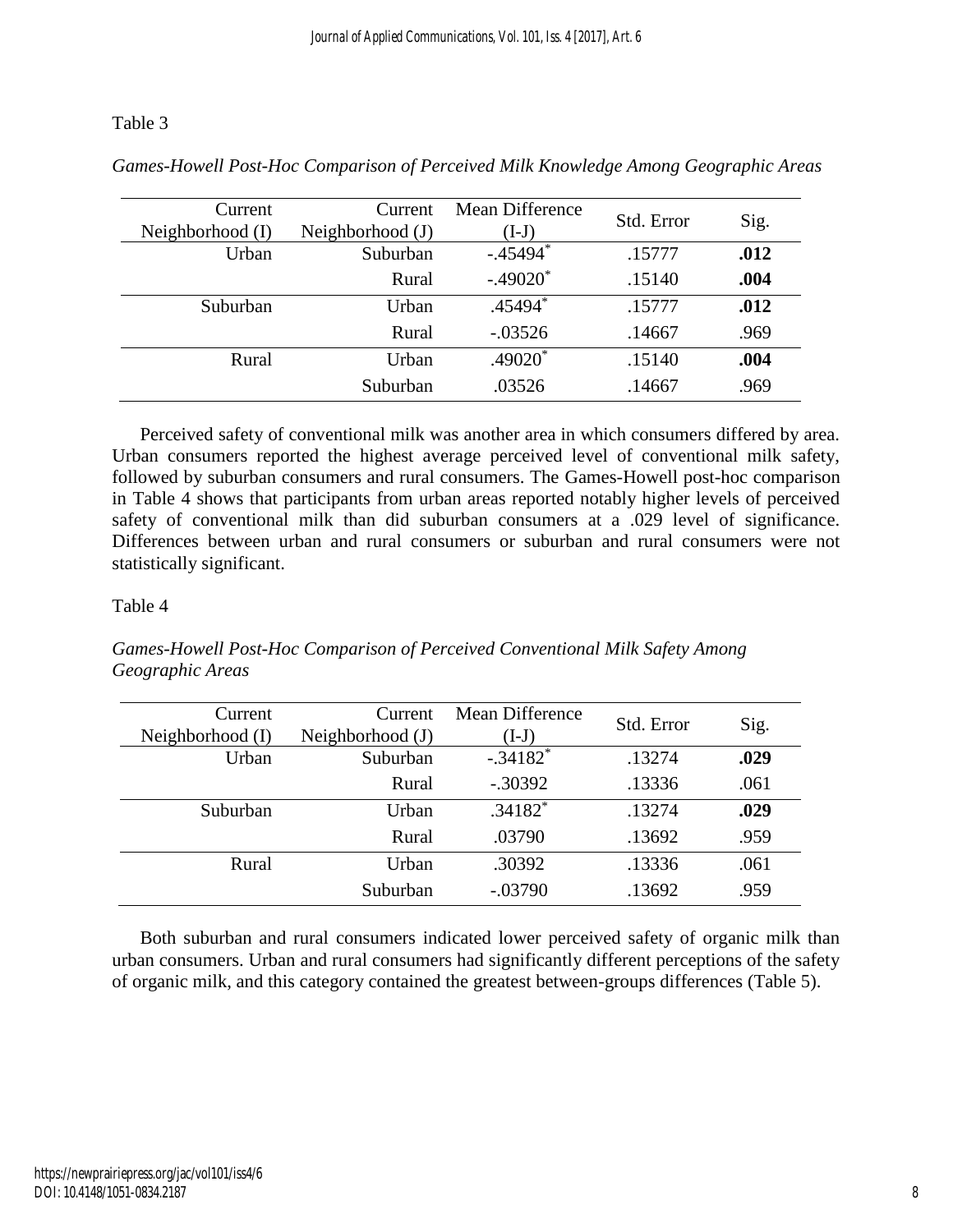Table 5

| Current          | Current            | <b>Mean Difference</b> | Std. Error |      |
|------------------|--------------------|------------------------|------------|------|
| Neighborhood (I) | Neighborhood $(J)$ | $(I-J)$                |            | Sig. |
| Urban            | Suburban           | $-.24020$              | .11954     | .113 |
|                  | Rural              | $-.43137*$             | .13223     | .004 |
| Suburban         | Urban              | .24020                 | .11954     | .113 |
|                  | Rural              | $-.19118$              | .13842     | .353 |
| Rural            | Urban              | $.43137*$              | .13223     | .004 |
|                  | Suburban           | .19118                 | .13842     | .353 |

*Games-Howell Post-hoc Comparison of Perceived Organic Milk Safety Among Geographic Areas*

Aside from the three areas of significant difference presented above, consumers of different geographical areas of California were relatively similar in their perceptions of milk. Their purchasing preferences, however, differed quite a bit (Figure 1). Most participants prefer to purchase conventional milk in all areas. Urban residents were the most likely consumers to prefer organic milk (34%). Urban consumers also reported the lowest overall preference for conventional milk compared to suburban and rural areas. Rural consumers were the most homogenous group, as conventional milk was the preferred choice in the highest percentage (75%) among the areas, and rural consumers accounted for the smallest percentage of consumers who prefer organic milk (15%) across all areas. Suburban consumers fell in between these two ends with 21.15% of consumers choosing organic and 69.23% choosing conventional milk.



*Figure 1.* Comparison of purchasing preference by area.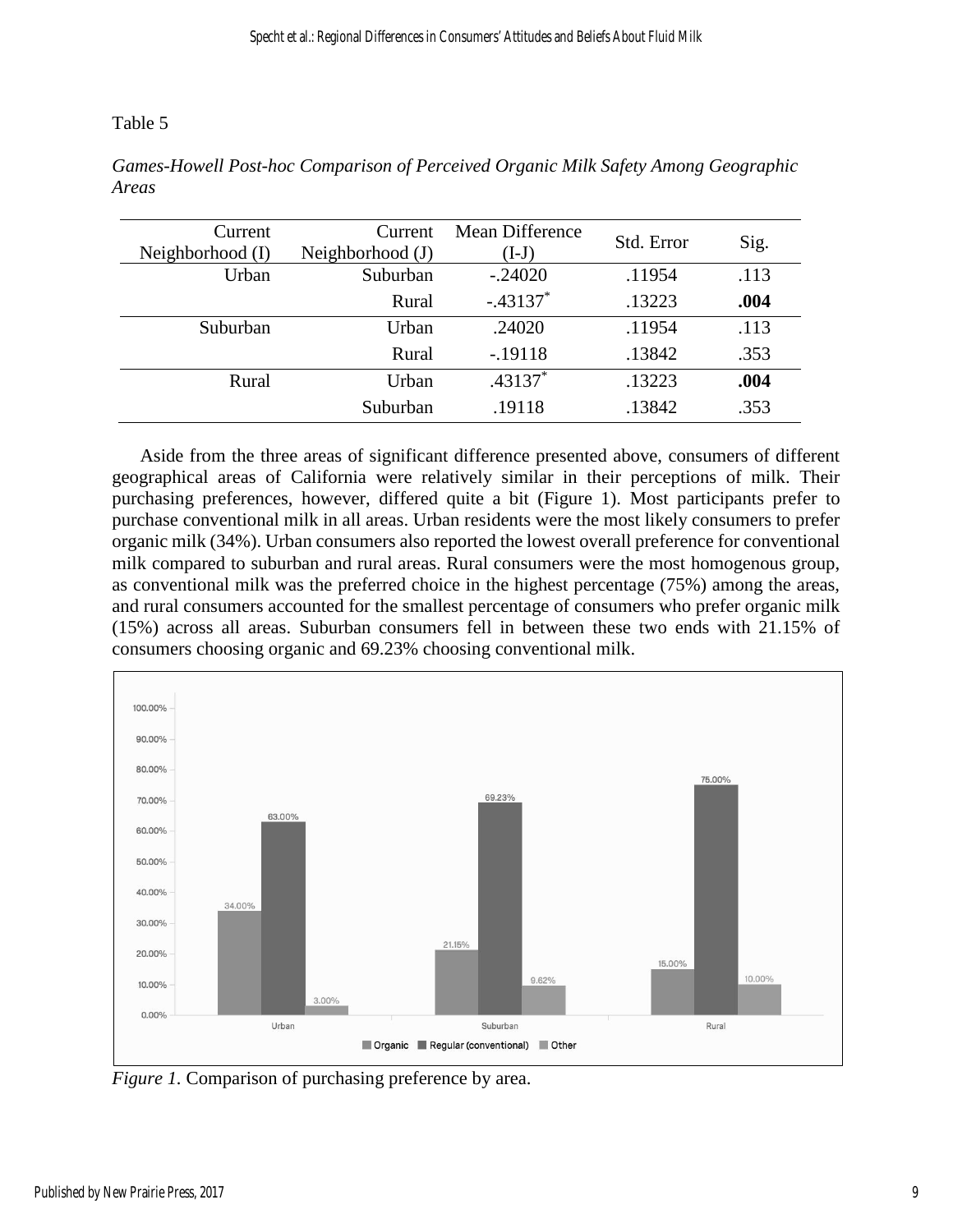### **Conclusions**

### **Interpersonal Channels and Influencers**

A larger percentage of organic-milk consumers indicated that they see their grocery store or local market as a source of information, while stores were not a prevalent source for conventionalmilk consumers. This indicates that local stores and supermarkets may be important channels for reaching and educating organic-milk consumers in California. Based on organic-milk consumer responses and the assumptions of the social cognitive theory, leaning on social media and in-store communication channels may be the best way to reach organic consumers and influence their perceptions of milk.

Conventional-milk consumers reported more seeking and gathering information from other people. The emphasis on others as sources of information among conventional-milk consumers indicates that interpersonal relationships and connections are an important avenue for information dissemination. For continued loyalty to and trust in conventional products, these consumers might be best reached through in-person community events or programs to more effectively reach their interpersonal networks.

Investigating social groups as a source of information for consumers, the researchers wanted to learn if consumers look to their friends, family, and other members of their interpersonal networks to learn about milk. The difference in reported milk-related discussions between the two groups was small, though organic-milk consumers were slightly more likely to engage in these conversations. This finding could indicate that milk and milk production are more frequent topics of discussion among organic-milk consumers. Further research could delve deeper into these conversations to determine if these consumers are surrounded by those who are more involved and engaged in a discussion surrounding milk product labels and standards. According to the theory of reasoned action, interpersonal interactions like these might indicate that individuals who choose to buy organic milk do so, at least in part, because their family and friends view that as a positive behavior.

### **Regional Comparisons in Perceptions of Milk**

In discussing these comparisons, the authors note that geographic areas were self-reported by survey respondents and that respondents were given leeway to choose how to describe their geographic areas. Though this constitutes a limitation of the study, the findings described below should nonetheless be of interest to communication researchers and practitioners alike. In many ways, consumers in rural, urban, and suburban areas did not present very different perceptions of milk products, especially regarding nutrition and milk production standards. The idea that drinking milk provides health and nutrition benefits appears to be salient among consumers, despite some questions they have about its safety. Some clear differences existed among the three groups regarding their concerns about milk safety of milk and their perceived knowledge of milk.

Based on TRA and SCT, agricultural communication scholars can speculate about the differences in perceived self-knowledge of milk and perceived safety of milk. If consumers in different geographical areas express significantly different opinions on the subject, researchers may assume the consumers are being exposed to different messages regarding organic and conventional milk safety. Urban consumers reported higher overall confidence in the safety of organic milk products. While they reported slightly less confidence in conventional milk product safety, they still averaged higher than both suburban and rural consumers.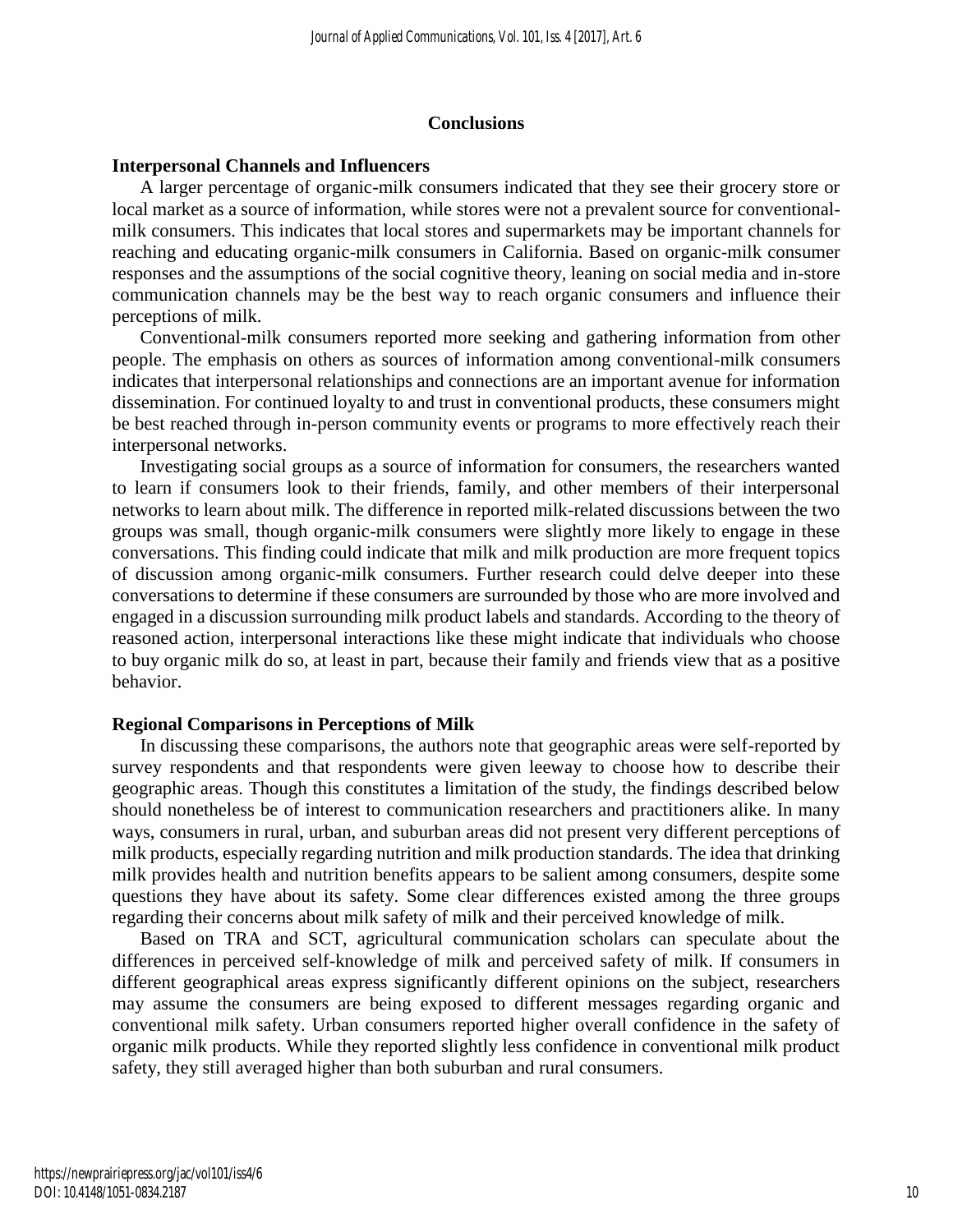This comparatively greater confidence in milk product safety could indicate that there is more information being communicated in urban areas, especially considering these consumers' higher self-perceived knowledge level. This finding reifies seminal research in knowledge gap theory and the "digital divide" that found that metropolitan communities tend to adopt and use communication channels at faster rates than their rural counterparts and have better access to information (Hindman, 2000; Donohue, Tichenor, & Olien, 1986). Significantly more urban consumers perceived organic products to be safe than did rural consumers, perhaps because such messages are perpetuated in these areas in places like grocery stores, where organic consumers report acquiring milk-related information. This might be an opportunity for agricultural communicators to fill a knowledge gap in urban areas.

Urban consumers' higher self-perceived knowledge could also be an indication that they are more frequently seeing or seeking out information from their social networks. Continuous exposure to pro-organic messages may cause consumers to internalize this information and feel confident in the knowledge they have, regardless of who or where it comes from. According to the TRA, if urban consumers perceive people like themselves to be more knowledgeable, they might place a great deal of confidence in their interpersonal connections, leading them to follow suit in their actions. The lower self-perceived knowledge of rural and suburban consumers could indicate that urban consumers are exposed to more information; it could, however, be a result of suburban and rural consumers being exposed to mixed or conflicting information about milk products.

The results of this study reveal some interesting insights into how consumers learn about, perceive, and purchase milk products. Urban consumers, who consider themselves the most knowledgeable about milk, are the most likely to purchase organic milk and the least likely to question its safety. These consumers also report spending more time discussing milk, reinforcing the opinions and beliefs of their peer group. Suburban and rural consumers, reporting lower levels of perceived knowledge and greater safety concerns, are comparatively less apt to purchase organic products and are less reliant on peer influence. These findings indicate that conventional-milk processors and marketers should focus on interpersonal networks and individual-level communication to build influence in urban communities to prevent their market share from eroding in favor of organic milk. In rural and suburban communities, these organizations should focus on milk safety and nutrition to reinforce the message that conventional milk is safe, nutritious, and affordable.

- Anderson, E. S., Winett, R. A., & Wojcik, J. R. (2007). Self-regulation, self-efficacy, outcome expectations, and social support: Social cognitive theory and nutrition behavior. *Annals of Behavioral Medicine, 34*(3), 304-312.
- Bandura, A. (2001). Social cognitive theory of mass communication. *Media Psychology*, *3*(3), 265-299
- Donohue, G. A., Tichenor, P. J., & Olien, C. N. (1986). Metro daily pullback and knowledge gaps within and between communities. *Communication Research, 13*(3), 453-471.
- Faw, L. (2015, August 21). California Milk Advisory Board, Deutsch get 'real.' *MediaPost*. Retrieved from https://www.mediapost.com/publications/article/256639/California-milkadvisory-board-deutsch-get-real.html?edition=
- Fishbein, M., & Ajzen, I. (1975). *Belief, attitude, intention, and behavior: An introduction to theory and research.* Reading, Mass: Addison-Wesley Pub. Co.